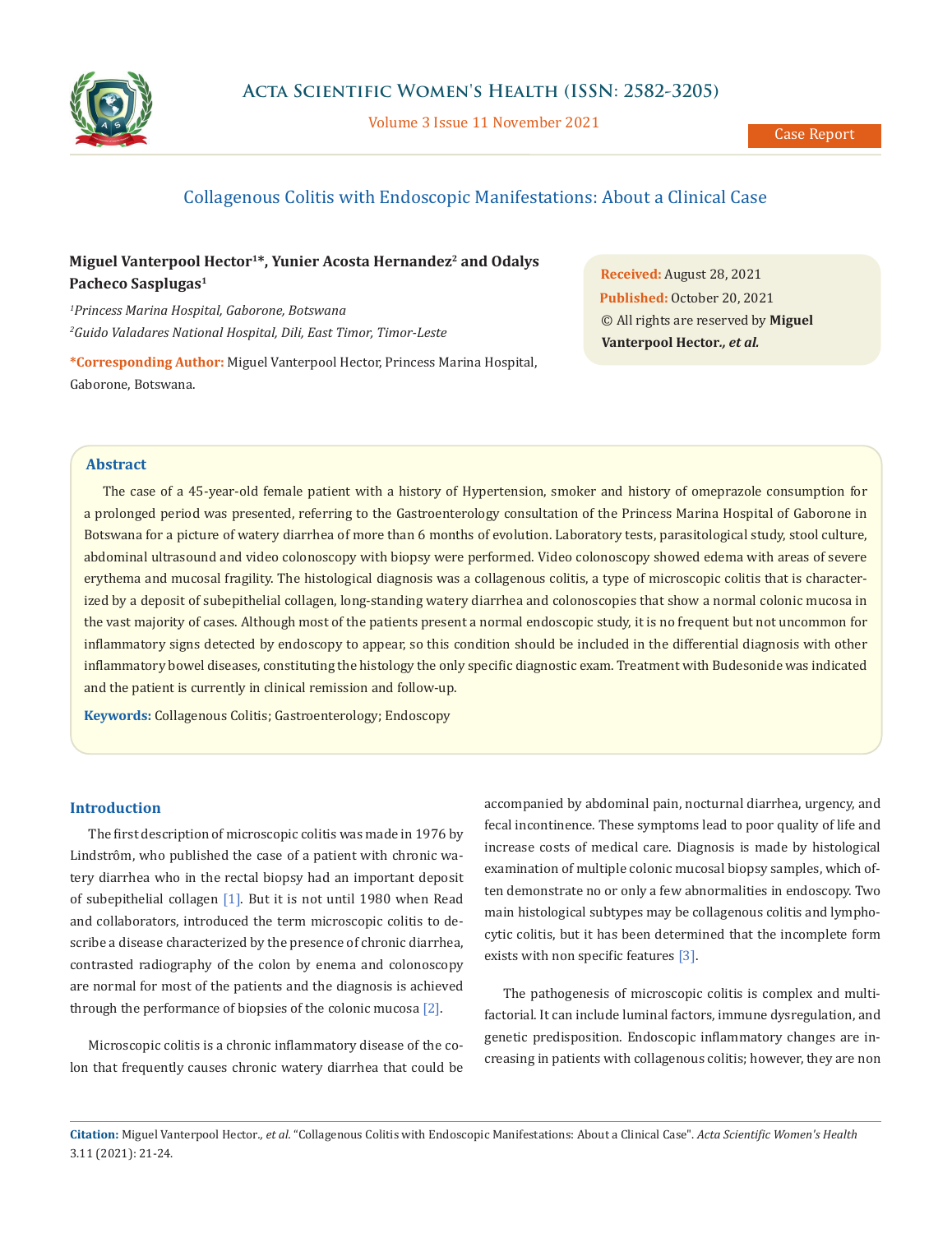specific. Although patients with normal endoscopy are prevalent, the number of patients with endoscopic manifestations associated with this disease is significant  $[4]$ .

Recently, the Microscopic Colitis Disease Activity Index (MCDAI) has been proposed, based on the number of liquid stools and the presence of nocturnal stools, abdominal pain, weight loss, urgency and fecal incontinence, a score that is used as a tool to assess activity. The main objective of treatment is to achieve clinical remission and improve the quality of life of the patients [5].

#### **Presentation of the case**

Patient of 45 years of age,female, rural origin, smoker, HIV negative, with a history of Hypertension for which he takes treatment with Amlodipine 5 mg and Hydrochlorothiazide 25 mg a day and Chronic Gastritis for which she self-medicated Omeprazole for a period greater than 8 months, was referred from his primary health service for presenting watery diarrhea without mucus or blood in number of two to three on the day of little to moderate amount and slight abdominal discomfort. No alarm symptoms or signs such as loss of appetite, weight loss or digestive bleeding were reported.

#### **Physical exam**

- Mucous membranes: Normocolored and wet.
- Cardiovascular apparatus: Audible and rhythmic heart sounds. Heart rate: 82 beats per minute.
- Blood pressure: 140/94 mm Hg.
- Respiratory System: Normal vesicular murmur, no rales, Respiratory rate: 19 breaths per minute.
- Abdomen: Flat, which follows respiratory movements, no visceromegaly or palpable tumor, no pain on superficial or deep palpation. Normal hydro-aircraft noises.
- Subcutaneous cell tissue: Not infiltrated.
- Nervous system: Oriented in time, space and person. No neurological focus.

## **Complementary studies Laboratory tests**

- Hemoglobin: 14.3 g/l
- Total leukocytes:  $4.68 \times 10^9$ /l
- Platelets:  $214 \times 10^9$ /l
- Sodium: 134 mmol/l
- Potassium: 3.9 mmol/l
- Chlorine: 100.5mmol/l
- Urea: 3.9 mmol/l
- Creatinine: 81 mmol/l
- GGT: 63.0 U/L
- ASAT: 22 U/L
- TOOLS: 30.7 U/L
- ALP: 57 U/L
- Total proteins: 63.1 g/l
- Albumin: 40.8 g/l
- Parasitological stool test: Negative.
- Coprocultive: Negative.
- Occult blood in feces: Negative.

## **Abdominal ultrasound**

Liver of normal size and echogenicity. Gallbladder: normal size, thin walls. No lithiasis. Normal intrahepatic bile ducts. Normal bile duct. Pancreas of normal size and echogenicity. Normal spleen. Both kidneys of normal size and parenchyma. No lithiasis.

#### **Videocolonoscopy**

(Figure 1): Edematous mucosa with extensive and severe areas of erythema and friability was seen in the cecum, ascending, transverse, descending and sigmoid. Normal rectum.



**Figure 1:** Endoscopy study that shows an edematous mucosa with extensive and severe areas of erythema and friability.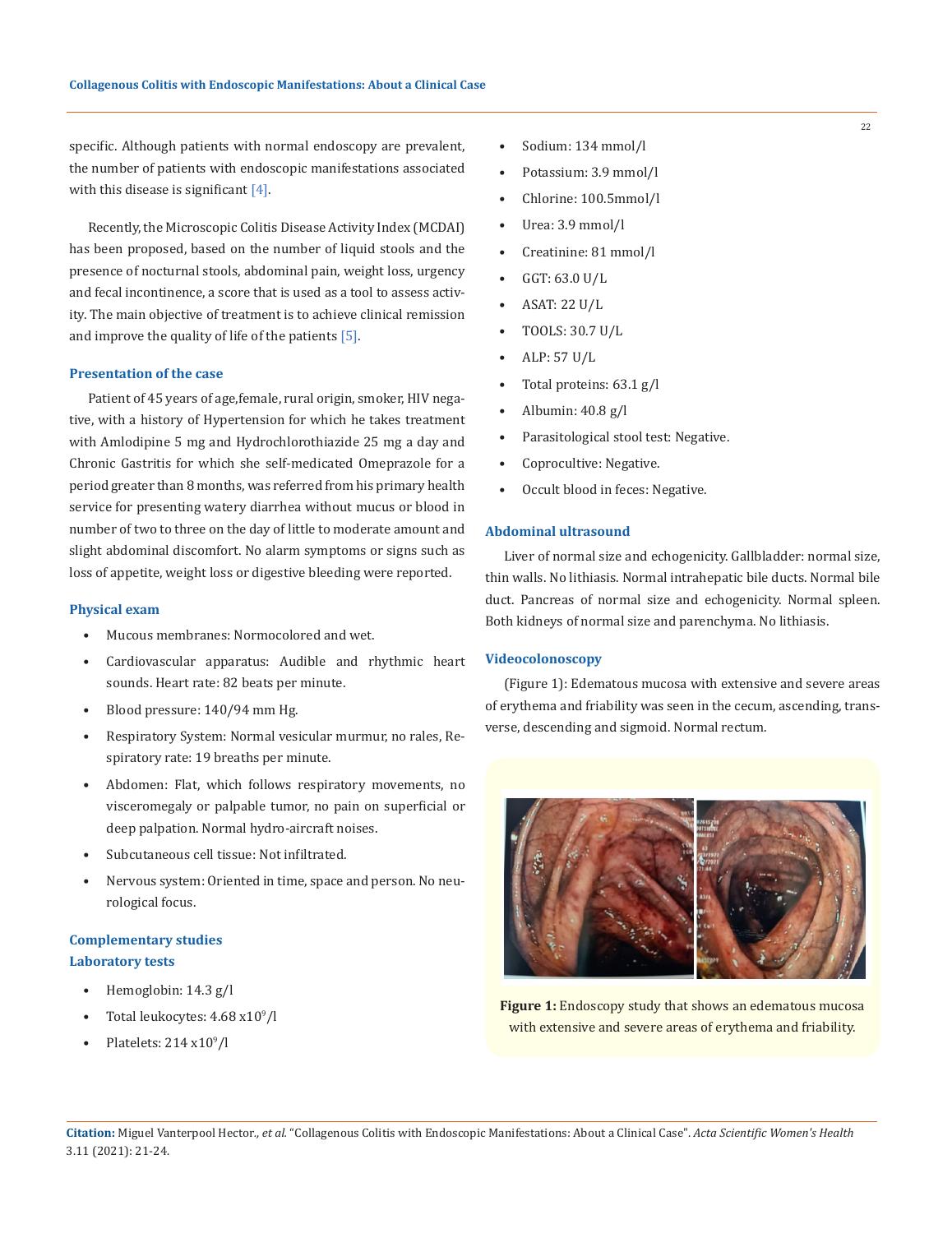#### **Colon biopsy**

Separate samples were taken from cecum, transverse, descending and sigmoid.

- Cecum and Sigmoid: A thickened layer of subepithelial collagen is observed. The columnar epithelium is normal but focal areas of ulceration are appreciated. The crypts and glands are normal. Increase of inflammatory cells such as lymphocytes and plasma cells around the glands, crypts and lamina propria.
- Transverse and Descending: A thickened layer of subepithelial collagen is observed. The columnar epithelium looks normal. The crypts and glands are normal. Increase of inflammatory cells such as lymphocytes and plasma cells around the glands, crypts and lamina propria. The lamina propria shows extravasation of erythrocytes (Figure 2).

#### **Histological diagnosis**

Collagenous colitis.



**Figure 2:** Histological study shows the inflammatory infiltrate and the subepithelial collagen layer.

In the first consultation by Gastroenterology the consumption of Omeprazole was suspended and she was advised to stop smoking. After the complementary exams, and once the histological diagnosis was obtained, treatment with Budesonide was started with a dose of 9 mg per day for two months achieving clinical improvement at ten days and complete clinical remission of the disease in about four weeks. The patient continues to be seen as outpatient at Gastroenterology clinic and she has been maintained asymptomatic.

### **Discussion and Conclusion**

Microscopic colitis (CM) is a chronic inflammatory bowel disease characterized by non-bleeding diarrhea with normal-looking colonic mucosa and distinct histopathological features. It has a preponderance for middle-aged women and is associated with several autoimmune disorders, as well as widely used medications, including NSAIDs. This disease has two main subtypes, collagenous colitis (CC) and lymphocytic colitis (LC), an also an incomplete variant. Although it has been well described in the medical literature since the 1970s, few studies are available to guide clinical management [6].

The incidence of CC is 4.14 per 100,000 person-years and 4.85 per 100,000 person-years for LC. The prevalence of CC is 49.21 cases per 100,000 person-years and 63.05 cases per 100,000 person-years for LC [7]. It is important to note that most data on the incidence and prevalence of MC come from the developed world, such as the United States, Canada, Spain, the Netherlands and Denmark. There is a lack of data and controlled studies from developing countries. Age increases the risk of MC with an estimated 8.3 times more by age >65 years compared to <65 years. The incidence is higher in women than in men, with a female-male incidence ratio of 3.05 for CC and 1.92 for LC [8].

The association between drug intake and the development of MC is still controversial. It is known that both proton pump inhibitors (PPIs) and nonsteroidal anti-inflammatory drugs (NSAIDs) can affect colonic permeability, allowing the passage of antigens to the lamina propria which can cause an immune reaction leading to lymphocytosis [9].

Smoking has an established relationship with inflammatory bowel disease and its association with MC has also been recently proposed. In an observational study, 100% of people with CC had a history of smoking before the development of the disease [10].

Endoscopic findings are most often recognized in patients with MC; however, they are not specific. Initially, it was estimated 20% of cases with positive endoscopy with non-specific inflammatory process that occurs in the form of edema and erythema of the mucosa, however, currently studies show an increase in its incidence by 38.8% [11].